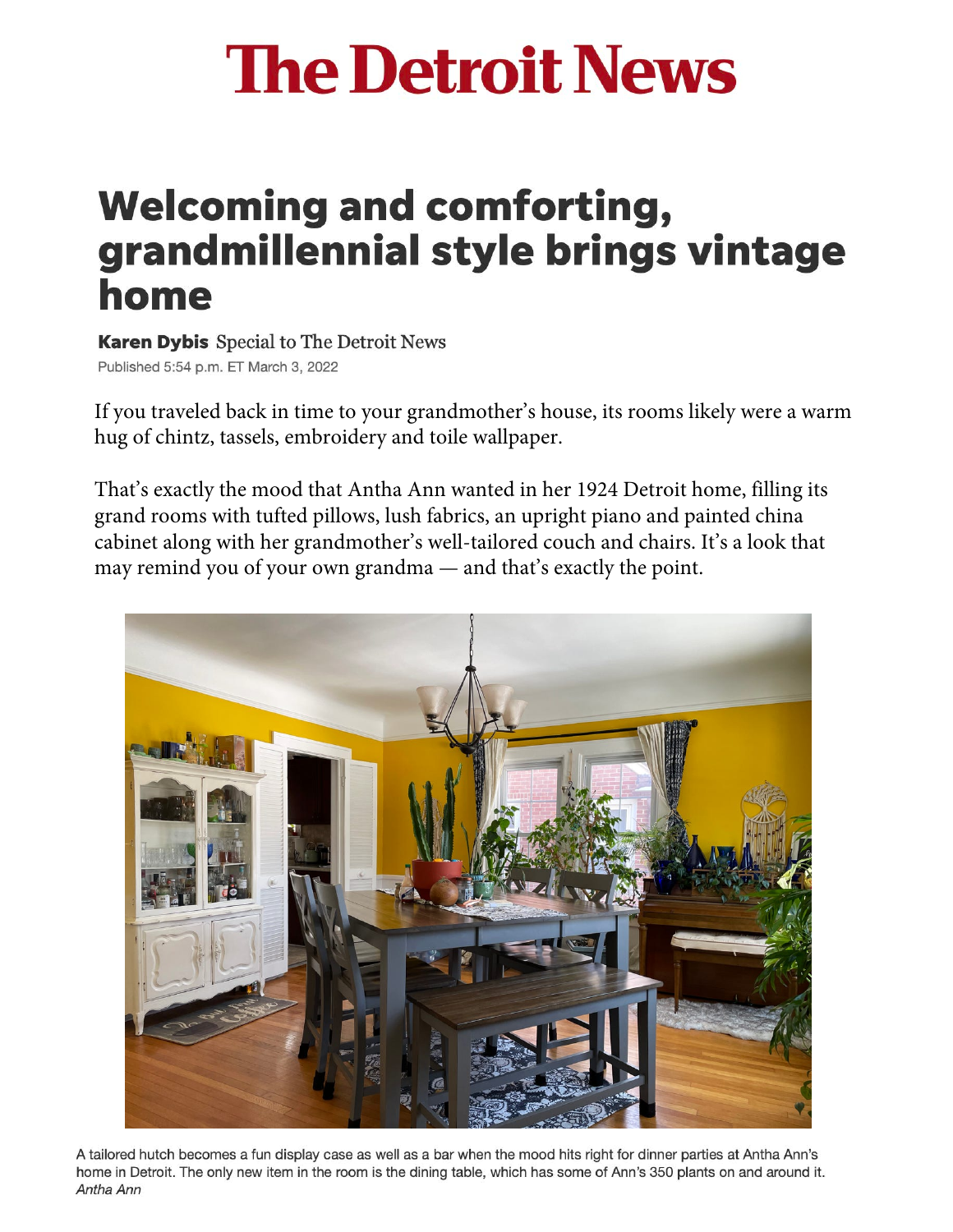It's a style that interior designers call grandmillennial, and it's a something homeowners like Ann and decorators in Metro Detroit and across the county say will continue for years to come. Credit the pandemic or just the desire for cozy vibes. Grandmillennial is the kind of interior design where heritage, handme-downs and homeyness is central to the overall look.



Carlton Varney created a cozy library of deep Irish green with a bold red plaid carpet and bright green sofa. The Joan Crawford portrait was from the actress herself when she was a client. Carlton Varney

"Being colorful and aware of a bit of yesterday is very important for the future," said interior-design legend Carlton Varney, best known for his work in Mackinac Island's Grand Hotel and his revival of Dorothy Draper's enduring designs. "People like touches of the past. That's why they go into the great houses of Europe they want to see how they've been layered from one generation to another. They're quality."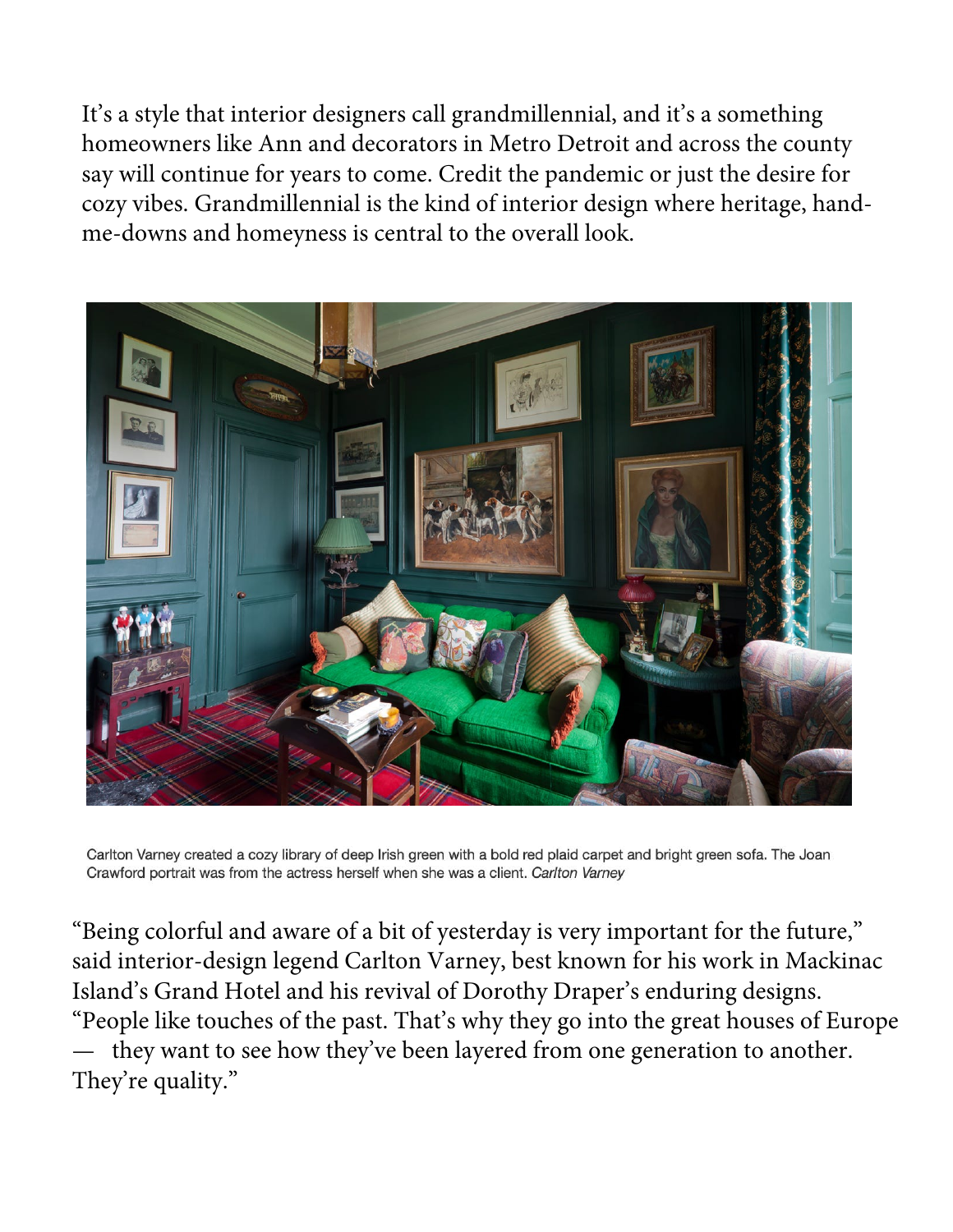Grandmillennial is a term coined around 2019 when House Beautiful writer Emma Bazilian described the rise of this style and persona. She described a grandmillennial or "granny chic" as someone of that generation who posts about decor on Instagram and has a passion for traditional design that brings in florals, chintz, doilies galore and over-the-top yet whimsical style.

Varney said what makes grandmillennial so warm is that it rejects the minimalist style. You can layer older items with newer, quality pieces. If something is a bit worn, you can give it fresh life with paint. If you have large collections, like photos or artwork, you can create dramatic wallscapes of paintings and portraits. These items are personal, Varney said, rather than generic big-box stuff.

"Take the things from your ancestors and bring them back to life," Varney said. "You can take your mother's night tables and maybe paint them a beautiful sky blue. You still have the quality of the furniture. This is the age of painted furniture — when you do that, you create something special."

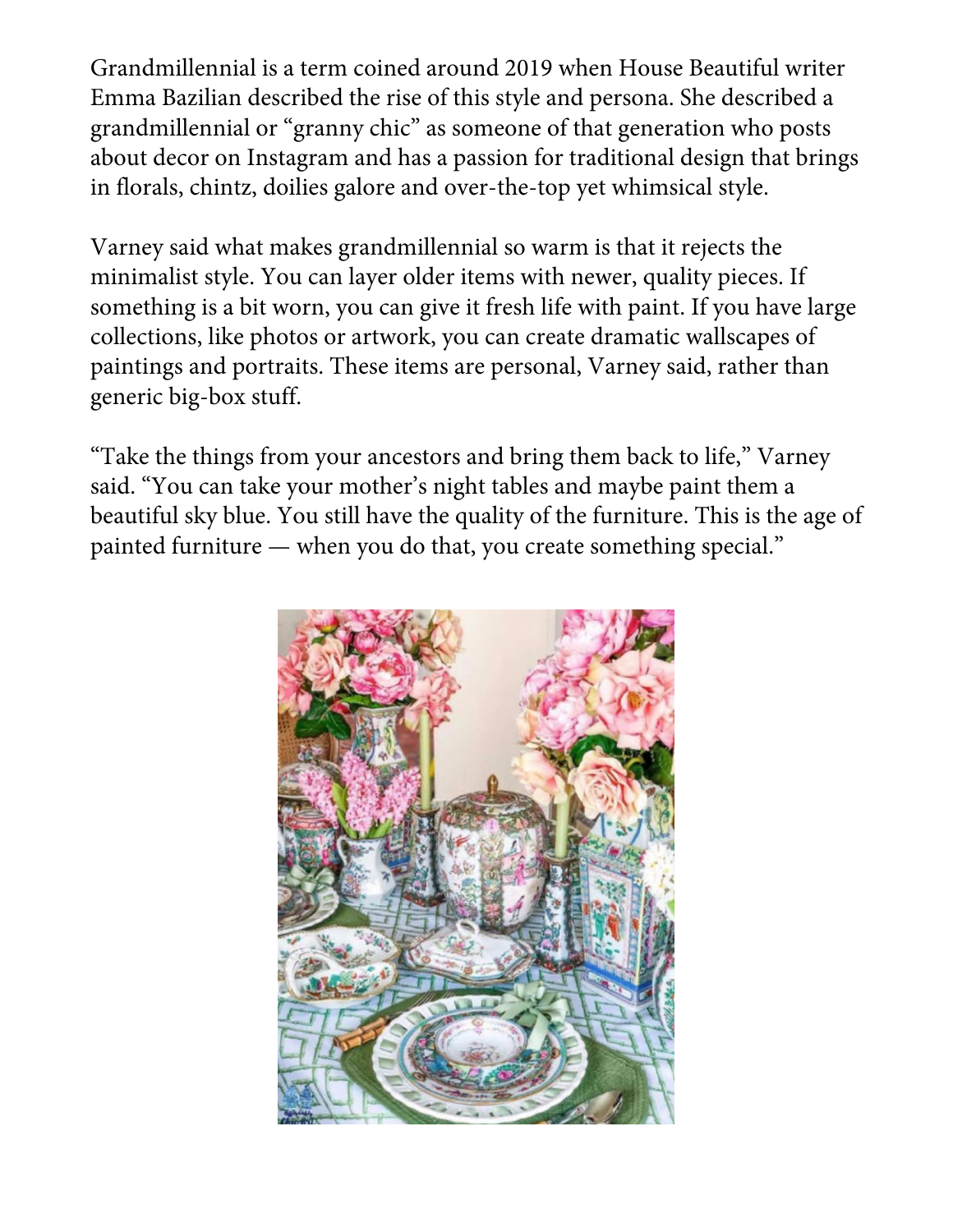The same goes for artwork and accessories. "With wallscapes, you can do big things and make groupings with what your ancestors have. I like to walk through a room where people who live in the house know what they're hanging. It's not just bought from a calendar store," Varney said.

Ann and other grandmillennial fans say they aren't living in the past. Rather, they are honoring the quality of beloved brands, their family's timeless style and the generational heirlooms they feel lucky to have in their homes.

## Mixing it up

Ann, a 34-year-old senior art director, says she blends current trends and personal items in among her grandmother's treasures. Her home isn't all nostalgia — she has her own boho aesthetic, a Baby Yoda plush, lots of dog toys and more than 350 plants. Seen together, it is grandmillennial and Ann's North Rosedale Park respite from the world.

"I started collecting vintage furniture in my early 20s when I was a burlesque performer. … There's a piece of vintage furniture in every room, many of which passed down from our families," Ann said. "In many instances, our pieces are as sentimental as functional."

What Ann and other grandmillennial advocates also appreciate about this trend is its environmentally friendly nature. Why throw something out when it is likely well made and useful?

"Vintage is sustainable," said Rachel Britts, manager of Vitrine on Main in Plymouth, a store that curates a collection of fashion, home goods, accessories and gifts, where grandmillennial style is all the rage.

"Grandmillennial is literally me. It's my style. I was thrift shopping when it wasn't cool," Britts said. "Now that it's a trend, all of us who were into vintage or antiques are ahead of the game."

In fact, grandmillennial has brought back some old trends in a fresh and exciting way. People looking to keep their hands busy and away from their addictive smartphones have brought back needlepoint, embroidery, knitting and other grandmotherly crafts, said Melissa MacLeod, owner of Grosse Pointe-based the Wool and the Floss.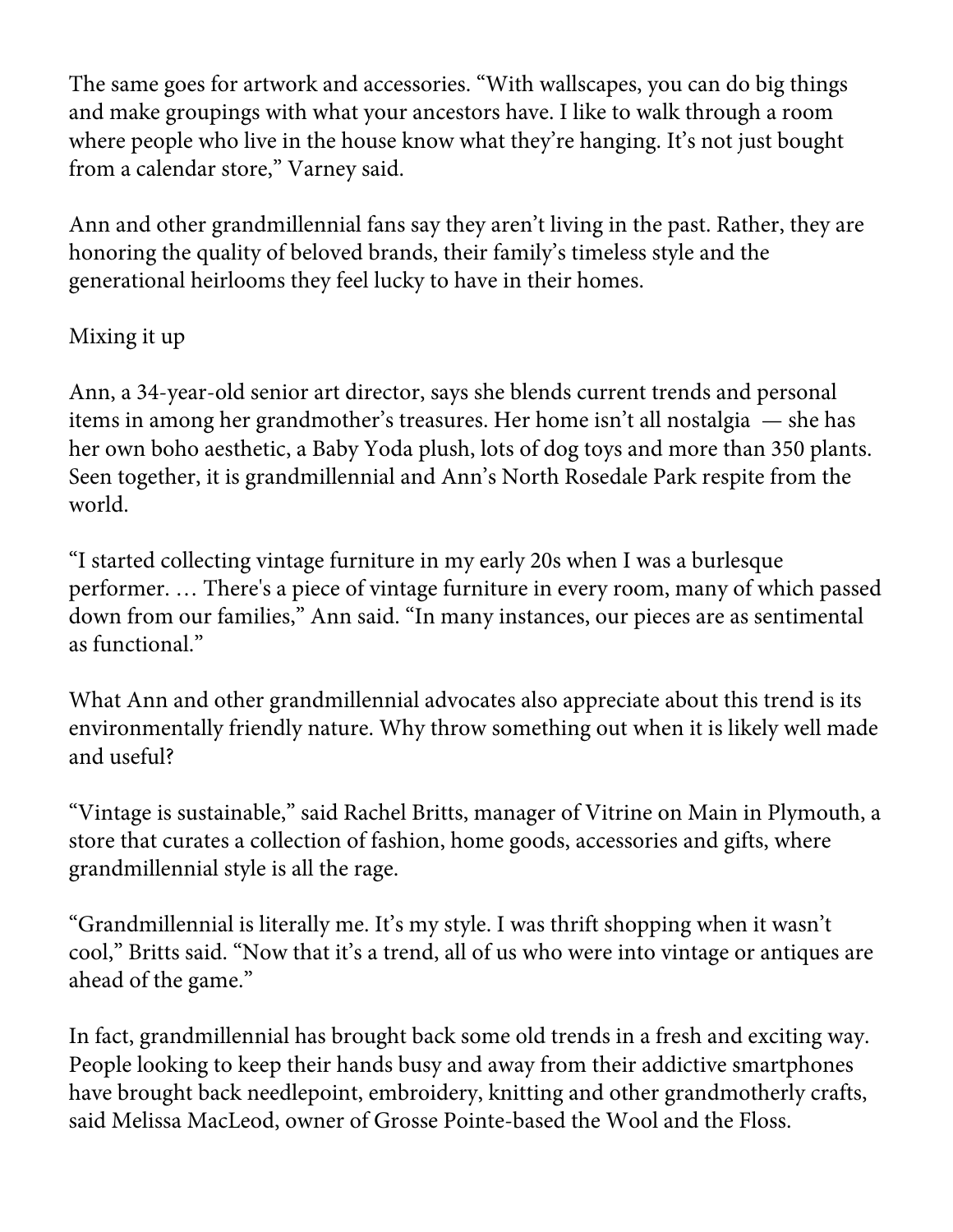MacLeod credits grandmillennial style and social media in part for keeping her business going during the pandemic. Over the past two years, one of the most popular things MacLeod created with her staff are unboxing videos for Instagram as well as a YouTube podcast about crafting the items they love, just like grandmas did.

"A lot of new, young designers are creating fun, cheeky designs," MacLeod said. "They're not just flowers on a square. You might see a ruffled pillow and the design might say something like, 'If this ends up in a garage sale, I'll come haunt your a--.' It's not language for your grandmother's ears, but it's making this new again."

If you want to bring some grandmillennial into your home, Sarah Hoffman said the style is more flexible than people may think. Hoffman is the founder of Affordably Chic Art, an online retailer that specializes in antique, vintage and new décor as well as original artwork.

Bookshelves are a great place to highlight your grandmillennial style, adding family portraits and collectables to the shelves. The family doesn't even have to be yours to be part of the display.

Hoffman's own home and popular Instagram account is filled with blue and white porcelain, Chinoiserie, vintage needlepoint pillows, tassels and more. Some came from her estate-sale hunts with her mom; others are the influence of her 102-year-old grandmother, who still is setting trends, Hoffman said.



Bookshelves are a great place to highlight your grandmillennial style, adding family portraits and collectables to the shelves. The family doesn't even have to be yours to be part of the display. Sarah Hoffman